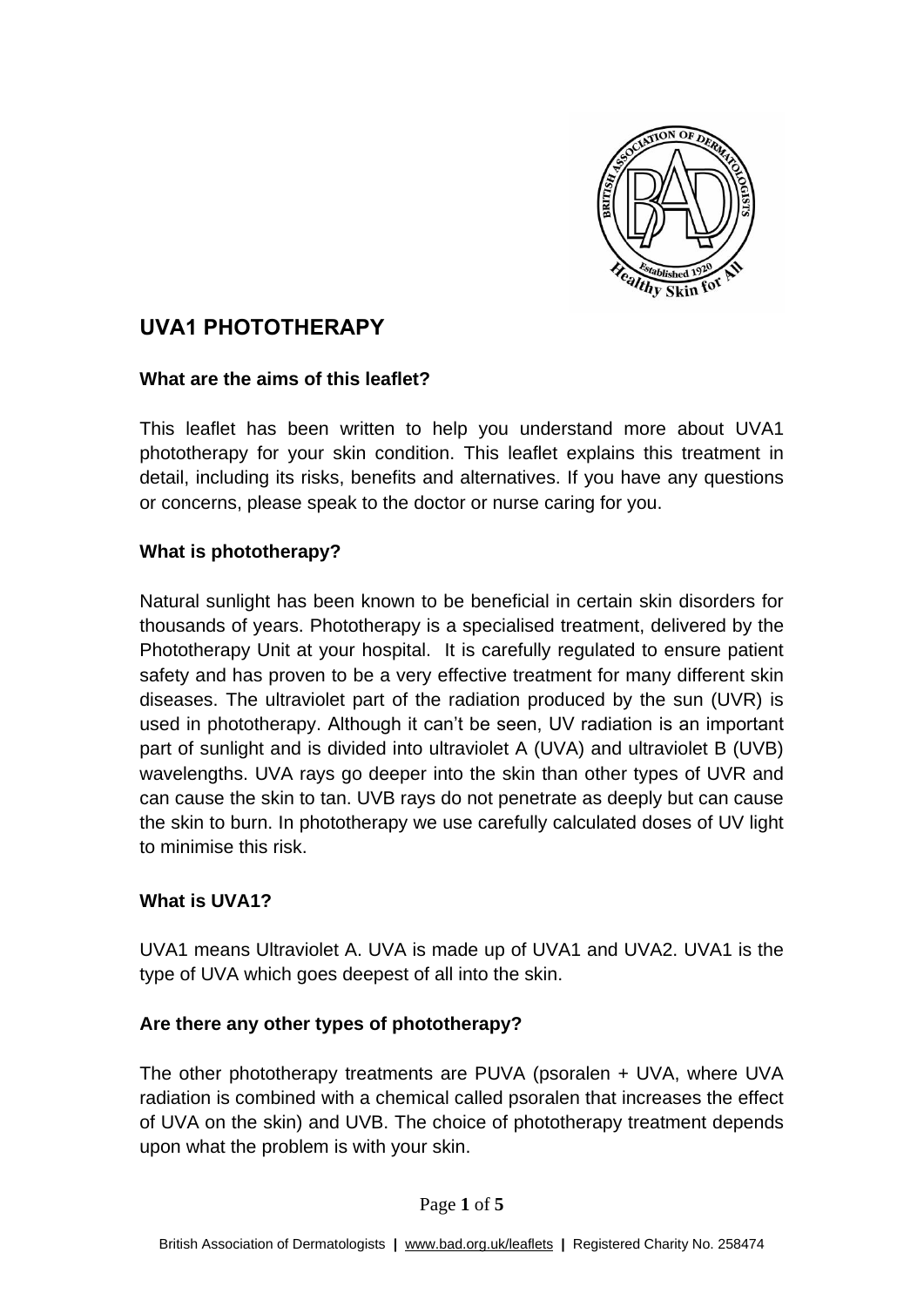# **What skin conditions are treated with UVA1 and why am I having this treatment?**

**T**his treatment is the most suitable treatment for your skin condition. It is often recommended after you have tried ointments and creams without success but before trying tablet medication. UVA1 phototherapy is used to treat skin diseases where the skin thickens, including scleroderma and morphoea. It is also sometimes used in the treatment of other skin diseases (including atopic dermatitis, chronic urticaria and polymorphic light eruption). Most patients find their skin has improved after about 50 treatments and remains clear for three to four months or sometimes longer, though the successfulness of the treatment varies from one patient to another and from one skin disease to another.

## **The Treatment process: What can I expect on my first treatment?**

At your first visit you will need to have a light test, which assesses your skin's tolerance to UVA1. This is needed to calculate your safe starting dose. You will need to come back 24 hours afterwards so the phototherapy team can examine the site where you had the light test. They will then be able to start your treatment. Your first treatment in the phototherapy machine will only happen after your light test is completed.

## **What happens during treatment?**

The phototherapy nurses will examine your skin on each visit and ask you some questions before you enter the machine. They will give you goggles to protect your eyes, which you must wear at all times during your treatment. They will show you how to lie down in the machine in the correct position to make sure that all your skin is exposed evenly each time. You will usually be asked to remove all your clothing, although you can keep your underwear on if this area of skin is not affected. Men must either wear dark underwear or cover their genitalia whilst in the booth. If you wear underwear, please make sure it covers the same area on each visit. If an area of skin that has previously been covered is exposed to the UVA1 treatment, it may burn.

You will be in the UVA1 machine for up to 45 minutes. The amount of UVA1 you receive will be closely monitored and the dose will be increased with each treatment as long as you have tolerated the previous treatment. The machine is quite bright and you may feel warm if you need to stay in the booth for a long time. You can let the nursing staff know if it feels uncomfortable.

## **How long do treatments last?**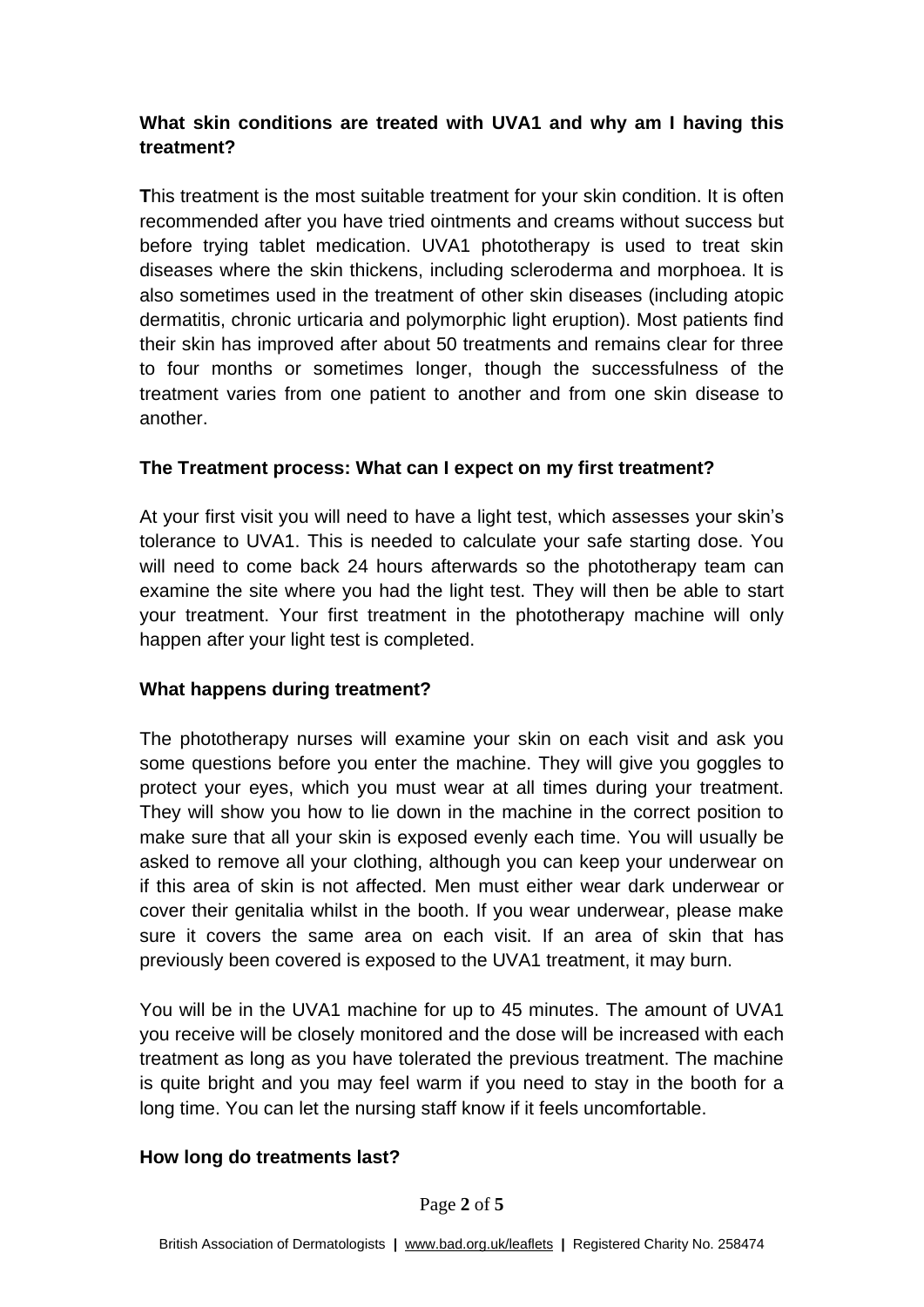This depends on your skin condition and varies from person to person. Treatments are generally given 3-5 times a week for 12 weeks. The total length of a treatment course will depend on your response and the specific skin condition being treated, but may be up to 50 treatments.

#### **Important points to remember before and during your treatment:**

- You need to commit to attending the phototherapy department 3-5 times per week. Attending regularly helps to achieve better results from your treatment.
- Reduce exposure to the sun's rays to minimise the risk of sunburn: Cover up with long sleeved clothes particularly on sunny days. You may also wear a hat. Use a sunscreen with a sun protection factor (SPF) of a least 50 that protects against UVA and UVB rays and reapply it regularly. Please do not sunbathe or use a sunbed during the whole course of your treatment.
- Let your team know if you have a haircut or, for any other reason, any areas of skin become newly exposed during the course of treatment. If you wear clothing during treatment it is important that you wear the same clothing or the exact same style for every treatment of the course.
- Before you start UVA1 treatment the doctor will check the medicines that you are taking. If any medications you are taking (including anything you are taking over-the-counter) are changed during UVA1 treatment, please let the nursing staff know before they start your next treatment. This is because some tablets can affect the way this treatment works.

## **On the day of your treatment:**

- Do not wear perfumes, deodorants, aftershave lotions or other cosmetic products before your treatment. Some of these contain substances which make your skin more sensitive to light. This can cause patchy discolouration of the skin and take some months to fade. You can use them after each treatment.
- For the same reason please let us know if you have started any new medications or creams whilst having treatment as some can make your skin more sensitive to light.
- On treatment days please do not apply any creams or ointments to your skin before you go in the machine apart from an appropriate moisturiser. You may wish to moisturise beforehand using a waterbased moisturiser as this helps your skin to absorb the ultraviolet light. Please speak to your nursing team for more information on this.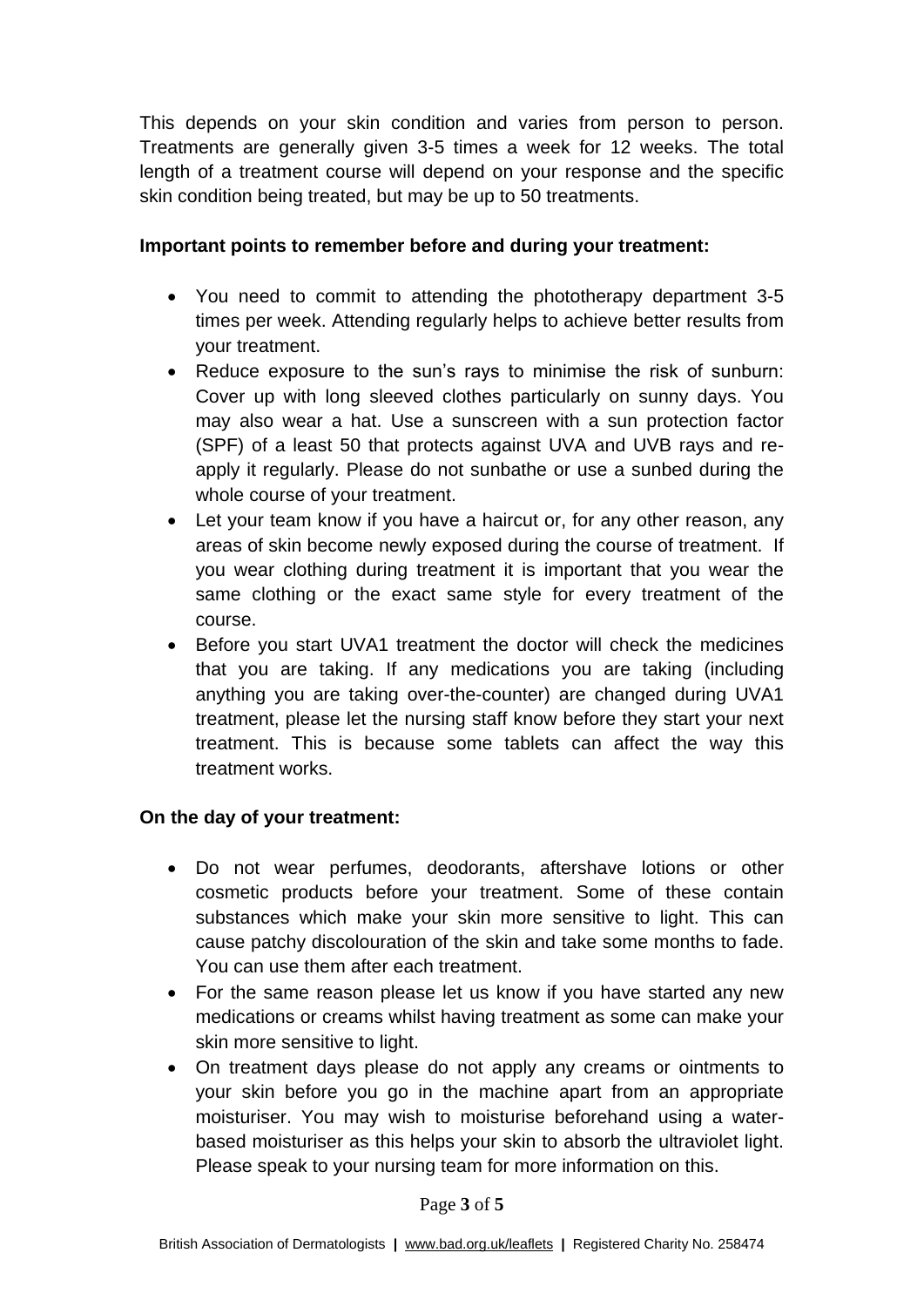Do not use oily creams as these could cause burning or prevent the UVA1 from being absorbed.

## **What are the risks with UVA1 phototherapy?**

Your doctor or nurse will discuss the possible complications of this treatment with you in more detail, but you need to be aware of the following:

## **Effects that could happen during your course:**

- It is likely that you will get a mild sunburn reaction at least once during your course. If you get any severe sunburn-like reactions then you should contact the phototherapy unit which you are attending, unless they have given you other details about what you should do to get advice. If there is any delay in getting further advice then if you have a steroid ointment at home it would be appropriate to apply this as well as moisturisers.
- You may get a spotty, itchy rash during your course (prickly heat): about one out of 10 people do.
- Depending on your natural skin colour, if you skin goes brown easily in sunlight, you may develop a dark tan.
- Your skin may become dry and itchy.
- Cold sores. This may affect one in 30 people. Tell your nurse if you notice early signs of tingling or a painful bump developing on your lip. If you have a history of cold sores they will apply sunblock to lips.
- Deterioration of the disease being treated. This may occur instead of improvement and your doctor will advise you of the risk of this happening.

## **Risks associated with multiple courses:**

Skin Cancer:

People who have a lot of sunlight exposure have an increased risk of cancer. In the UK approximately one out of 10 of us will develop skin cancer. It is unclear whether the risk from UVA is higher than that from sunlight.

It is usual practice to be asked to attend your local clinic for a specific skin cancer review once you have received more than 200 UVA treatments.

• Photoaging:

It is also possible if you need many treatments that you may develop sunlight induced skin changes with wrinkling and skin discolouration, similar to that of the ageing process or produced by cigarette smoking.